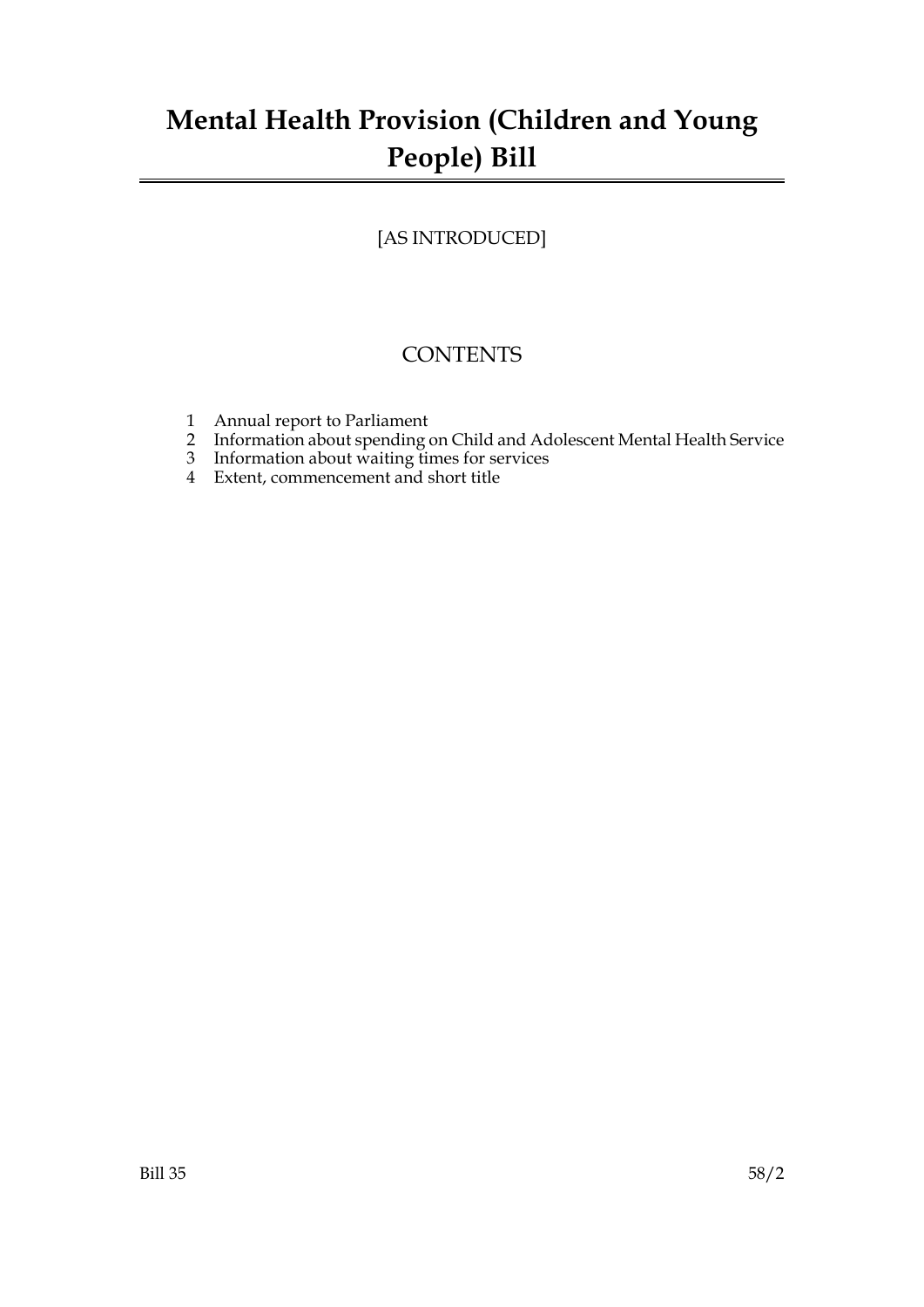## [AS INTRODUCED]



Require the Government to report annually to Parliament on mental health provision for children and young people.

 $\sum$  E IT ENACTED by the Queen's most Excellent Majesty, by and with the advice<br>and consent of the Lords Spiritual and Temporal, and Commons, in this present<br>Parliament assembled, and by the authority of the same as follo and consent of the Lords Spiritual and Temporal, and Commons, in this present Parliament assembled, and by the authority of the same, as follows: -

#### **1 Annual report to Parliament**

- (1) The Secretary of State must lay before Parliament annual reports on mental health provision for children and young people in England.
- (2) A report laid under this Act must include an assessment by the Secretary of State of mental health services provided in England through schools, by clinical commissioning groups and by local authorities.
- (3) Reports under this section must be laid—
	- (a) in line with NHS England budgets and planning cycles, and
	- (b) not later than 31 January of the financial year following that to which they relate.

*10*

*5*

#### **2 Information about spending on Child and Adolescent Mental Health Service**

- (1) A report laid under this Act must include a statement of the outturn of NHS England spending on Child and Adolescent Mental Health Services (CAMHS).
- (2) The annual statement from subsection (1) must include—
	- (a) CAMHS expenditure per head, *15*
	- (b) the percentage of the annual NHS England budget allotted to CAMHS, and
	- (c) the percentage of the annual mental health budget allotted to CAHMS.
- (3) The figures in subsection (2) must be broken down on a regional basis.
- (4) Each statement under subsection (1) must include an assessment by the *20* Secretary of State of whether expenditure on CAMHS has met the aims of the NHS Long Term Plan.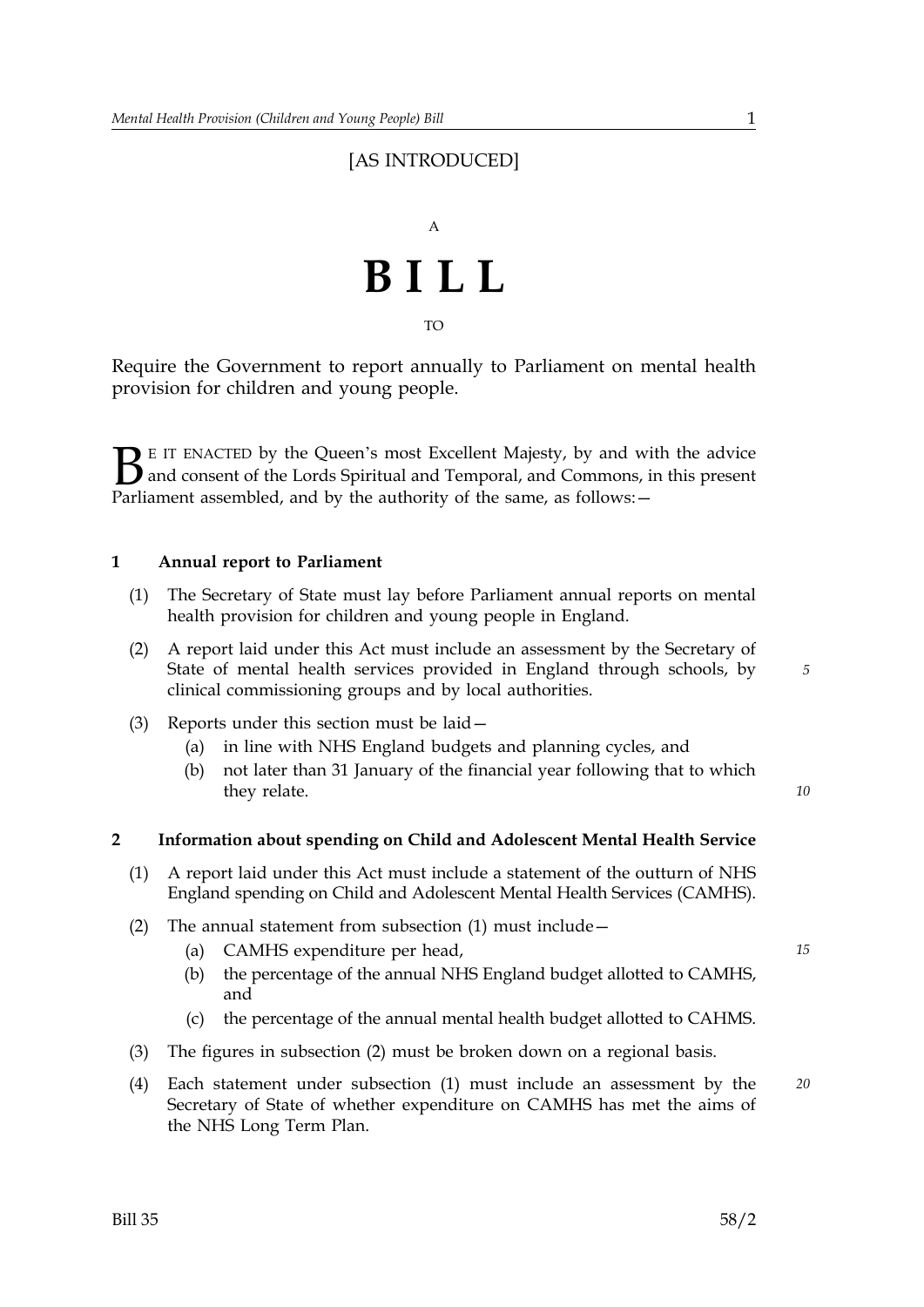#### **3 Information about waiting times for services**

- (1) A report laid under this Act must include information about waiting times for children and young people accessing mental health services, including—
	- $(a)$ for very urgent presentations to community-based mental health crisis services, the proportion of children and young people seen within 4 hours of referral,
	- (b) for urgent presentations to community-based mental health crisis services, the proportion of children and young people seen within 24 hours of referral,
	- (c) for referrals from an emergency department, the proportion of children *10* and young people who received a face-to-face assessment by the appropriate mental health liaison service within 1 hour, and
	- (d) for children, young people and their families or carers presenting to community-based mental health services, the proportion who started treatment—
		- (i) within 4 weeks,
		- (ii) within 6 months,
		- (iii) within 12 months,
		- (iv) after more than twelve months.
- (2) The data in subsection (1) must be broken down on a regional basis. *20*
- (3) In this section, the terms "very urgent" and "urgent" should be read in accordance with "Mental health clinically-led review of standards: Models of care and measurement: consultation response" as published by NHS England on 22 February 2022.

#### **4 Extent, commencement and short title** *25*

- (1) This Act comes into force on the day on which it is passed.
- (2) This Act may be cited as the Mental Health Provision (Children and Young People) Act 2022.

*15*

*5*